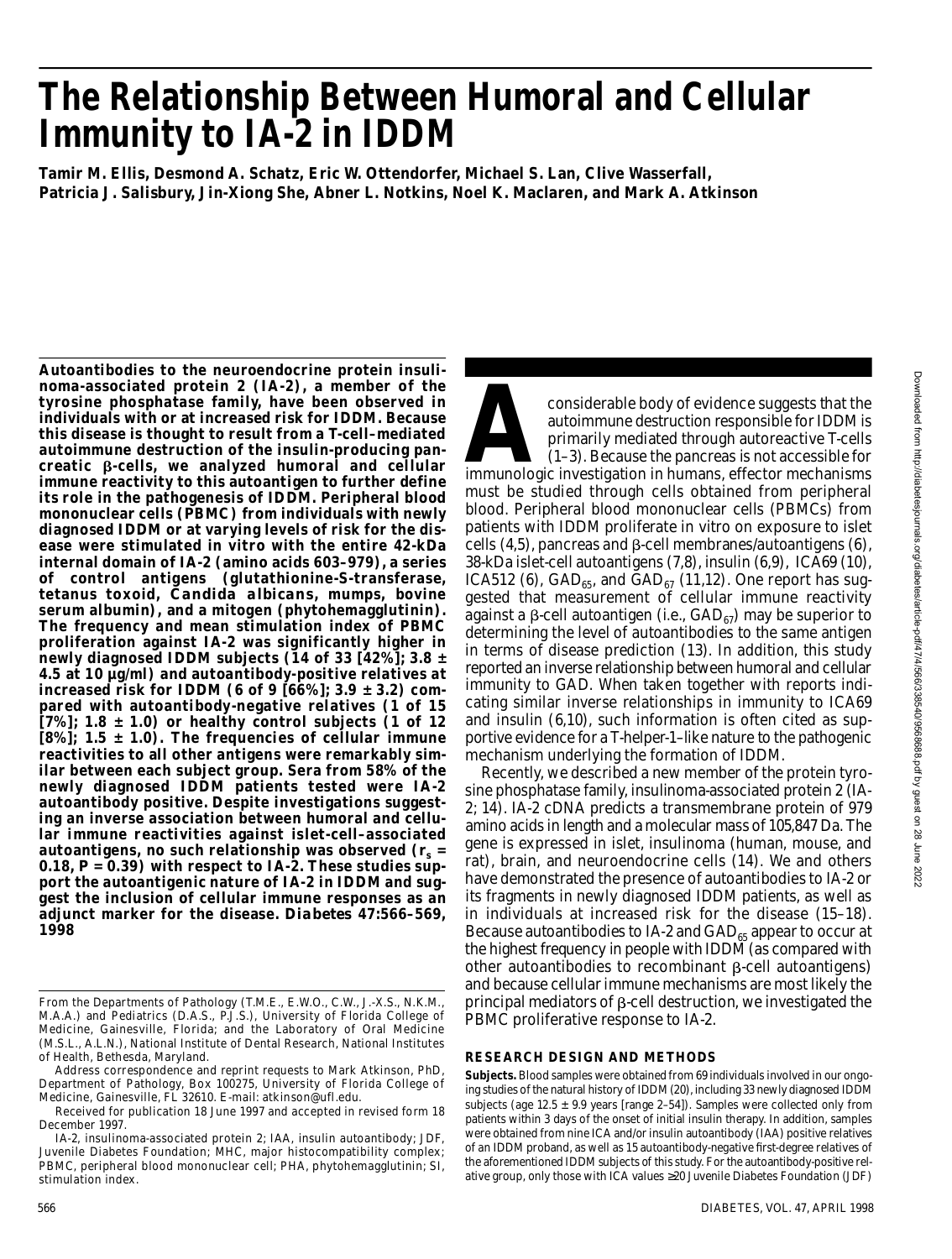mom

| TABLE 1                                                                  |  |
|--------------------------------------------------------------------------|--|
| Cellular immune reactivities in people with or at varying risks for IDDM |  |

| Subject                               | $\boldsymbol{n}$ | <b>PHA</b>    | $IA-2(1)$     | $IA-2(2)$     | <b>Tetanus</b>  | Candida       | Mumps          | <b>BSA</b>    | <b>GST</b>    |
|---------------------------------------|------------------|---------------|---------------|---------------|-----------------|---------------|----------------|---------------|---------------|
| Healthy control<br>Autoantibody-      | 12               | $472 \pm 418$ | $1.6 \pm 1.1$ | $1.5 \pm 1.0$ | $12.8 \pm 14.3$ | $3.1 \pm 5.2$ | $2.4 \pm 1.9$  | $1.0 \pm 0.7$ | $1.5 \pm 1.3$ |
| negative relatives<br>Autoantibody-   | 15               | $318 \pm 286$ | $1.8 \pm 0.7$ | $1.8 \pm 1.0$ | $5.1 \pm 6.5$   | $1.7 + 0.8$   | $5.0 \pm 9.1$  | $1.2 + 0.5$   | NΤ            |
| positive relatives<br>Newly diagnosed | 9                | $623 \pm 383$ | $3.4 \pm 3.0$ | $3.9 \pm 3.2$ | $13.6 \pm 21.0$ | $4.4 \pm 3.8$ | $9.1 \pm 14.1$ | $2.0 + 0.7$   | NΤ            |
| <b>IDDM</b>                           | 33               | $702 + 561$   | $2.7 + 2.5$   | $3.8 \pm 4.5$ | $10.2 \pm 8.5$  | $2.4 \pm 2.3$ | $2.8 + 2.2$    | $1.1 + 0.4$   | $1.9 + 1.9$   |

Proliferation values are presented as stimulation indexes (means  $\pm$  SD). IA-2 (1) represents antigen at a 1  $\mu q/m$ I concentration; IA-2 (2) represents antigen at a 10 µg/ml concentration. GST, glutathione S-transferase; NT, not tested.

units or IAA levels 109 units (a level for positivity previously described) (15,19,20) were included in this investigation. With this criteria, two of these nine subjects were ICA and IAA positive; four were ICA positive and IAA negative; and three were ICA negative and IAA positive. Twelve healthy volunteers participated to establish normal control ranges for cellular immune responses. Informed consent was obtained from each subject and/or their parents as approved by the University of Florida Institutional Review Board.

**Autoantibody analyses.** Islet cell cytoplasmic autoantibodies were determined by indirect immunofluorescence using unfixed, snap-frozen human pancreas as previously described (20). All positive serum samples were expressed in JDF units by comparing the endpoint dilution of each positive serum to a standard calibration dilution curve using the international JDF reference serum accepted by the Immunology of Diabetes Workshops. Insulin autoantibodies, GAD<sub>65</sub> autoantibodies (GADA), and IA-2 autoantibodies (IA-2A) were determined and reference ranges for positivity established as previously described (15,19,20). Our laboratory is a regular participant in international autoantibody workshops designed for assay standardization and proficiency.

**HLA typing.** HLA-DR types were determined using sequence-specific priming techniques as previously described (20). The respective distribution of specific HLA-DR combinations in subjects submitting to genetic testing were as follows: newly diagnosed IDDM subjects (*n* = 25, 5 DR 3/4, 6 DR 4/X, 11 DR 3/X, and 3 DR X/X); autoantibody-positive relatives of an IDDM proband (*n* = 7, 2 DR 3/4, 1 DR 4/X, 1 DR 3/X, and 3 DR X/X); autoantibody-negative first-degree relatives of the IDDM subject (*n* = 13, 2 DR 3/4, 3 DR 4/X, 6 DR 3/X, and 2 DR X/X); and healthy control subjects (*n* = 10, 1 DR 3/4, 2 DR 4/X, 2 DR 3/X, and 5 DR X/X).

Antigens. Full-length IA-2 cDNA was prepared as previously described for studies of humoral immunity (15). Because of marked proteolytic instability of the extracellular domain of the IA-2 molecule, the internal domain of IA-2 (amino acids 603–979) was prepared as previously described (19) for studies analyzing cellular immunity. IA-2 preparations were free of endotoxin (i.e., below detection limits of 0.06 EU/ml) as determined in the limulus amoebocyte lysate assay (BioWhittaker, Walkersville, MD) and were homogeneous by SDS-PAGE. Glutathionine-Stransferase was prepared as previously described (15). Other antigens were purchased from commercial sources: tetanus toxoid (Massachusetts Public Health Biological Laboratories, Boston, MA); *Candida albicans* extract (Berkeley Biologicals, Berkeley CA); mumps extract (Merck, Sharp, and Dohme, Westpoint, PA); bovine serum albumin (BSA) (Sigma, St. Louis, MO); and phytohemagglutinin (PHA) (Sigma).

**Analysis of PBMC proliferative response.** PBMCs were isolated from heparinized whole blood by Ficoll-Hypaque density centrifugation, and  $1 \times 10^5$ PBMCs per well were cultured in round-bottom 96-well tissue culture trays in RPMI 1640 (10% human AB positive sera) for 7 days (95% air/5% CO<sub>2</sub>) (11,21). The cells were incubated with the following antigen/mitogens in triplicate cultures: 1 and 10 µg/ml IA-2; 1 µg/ml glutathionine-S-transferase; 10 µg/ml BSA; 10 µg/ml (0.875 Lyons floculating units/ml) tetanus toxoid; 20 µg/ml *Candida albicans* extract; 80 tissue culture infectious doses (TCID)<sub>50</sub>/ml mumps extract; and 10 µg/ml PHA. Added to each well 18 h before harvest was 1  $\mu$ Ci [ $3$ H]thymidine. Thymidine incorporation was assessed by Matrix 9600 B-counting (Packard Instruments, Meriden, CT), and the mean value of each triplicate stimulation was determined. Cellular proliferation was expressed as the stimulation index (SI): mean counts per minute incorporated in the presence of antigen divided by the mean counts per minute incorporated in antigen absence (medium alone). A positive cellular immune response was defined as an SI of mean plus 2 SD of the healthy control responses for test antigens or an SI of 3 for reactivities against recall antigens. Because two concentrations (10-fold in difference) of IA-2 were utilized, we applied a previously reported method (6) wherein the SI of the antigenic concentration with the highest reactivity per individual was included in these analyses for determination of

the frequency of response. PHA responses were measured after 4 days. Analysis of differences between study groups was performed using both ANOVA and Fisher's exact test. Relationships between humoral and cellular immunity were evaluated by Spearman's rank-sum correlation. pep

### **RESULTS**

PBMC proliferation in medium alone and in response to recall antigen (tetanus toxoid, mumps, *Candida*), control<sup>g</sup> antigen (BSA), mitogen (PHA), and IA-2 was evaluated in  $\frac{8}{6}$ short-term in vitro cultures established from the newly diagnosed IDDM patients, autoantibody-positive and -negative relatives, and healthy control subjects. With respect to the level (i.e., mean SI) of proliferation to recall or control antigens, no significant differences were observed between subject groups in their response to tetanus toxoid or BSA (Table  $\frac{1}{6}$ 1). Elevated cellular immune reactivities were observed  $\frac{2}{5}$ (Table 1) in the autoantibody-positive relatives in response  $\tilde{\ddot{\mathbf{s}}}$ to *Candida albicans* (*P* = 0.05 vs. healthy control subjects) and mumps ( $P = 0.02$  and 0.04 for newly diagnosed IDDM  $\frac{8}{32}$ patients and healthy control subjects, respectively). However,  $\frac{8}{5}$ the mean response of autoantibody-positive relatives to these antigens was strongly influenced by the inclusion of a single subject with marked (SI > 40) immune responses to these recall agents. Furthermore, the frequency (% positive) of responses to the recall and control antigens were similar (NS) in all subject groups. Mitogenic responses were high in all study groups (Table 1), with no significant differences  $\frac{9}{5}$ observed in the mean SI between the study groups. Downloaded from http://diabetesjournals.org/diabetes/article-pdf/47/4/566/338540/9568688.pdf by guest on 28 June 2022

With respect to immune responses to IA-2, modest differ- $\frac{3}{5}$ ences were observed in both the frequency and mean SI of  $\frac{8}{65}$ responses between the study groups. Comparison of the mean SI with IA-2 (1 µg/ml concentration) in autoantibodypositive relatives versus normal control subjects revealed somewhat higher values in the group at increased risk for IDDM (*P* = 0.06; Table 1). At the higher antigen concentration (i.e., 10 µg/ml), further differences between the mean SI of the newly diagnosed IDDM subjects and autoantibody-positive relatives versus the control group were observed (*P* = 0.06 and 0.05, respectively; Table 1). Additional support for the specificity of the IA-2–stimulated response in the newly diagnosed IDDM subjects was observed through analysis of the PBMC reactivity to glutathionine-S-transferase (i.e., a component of the recombinant expression system). Neither the mean SI (NS) (Table 1) nor the frequency of a positive anti–glutathione S-transferase response (1 of 26 [4%]; 1 of 12 [8%]; *P* = 1.0) was different between the IDDM and control groups, respectively.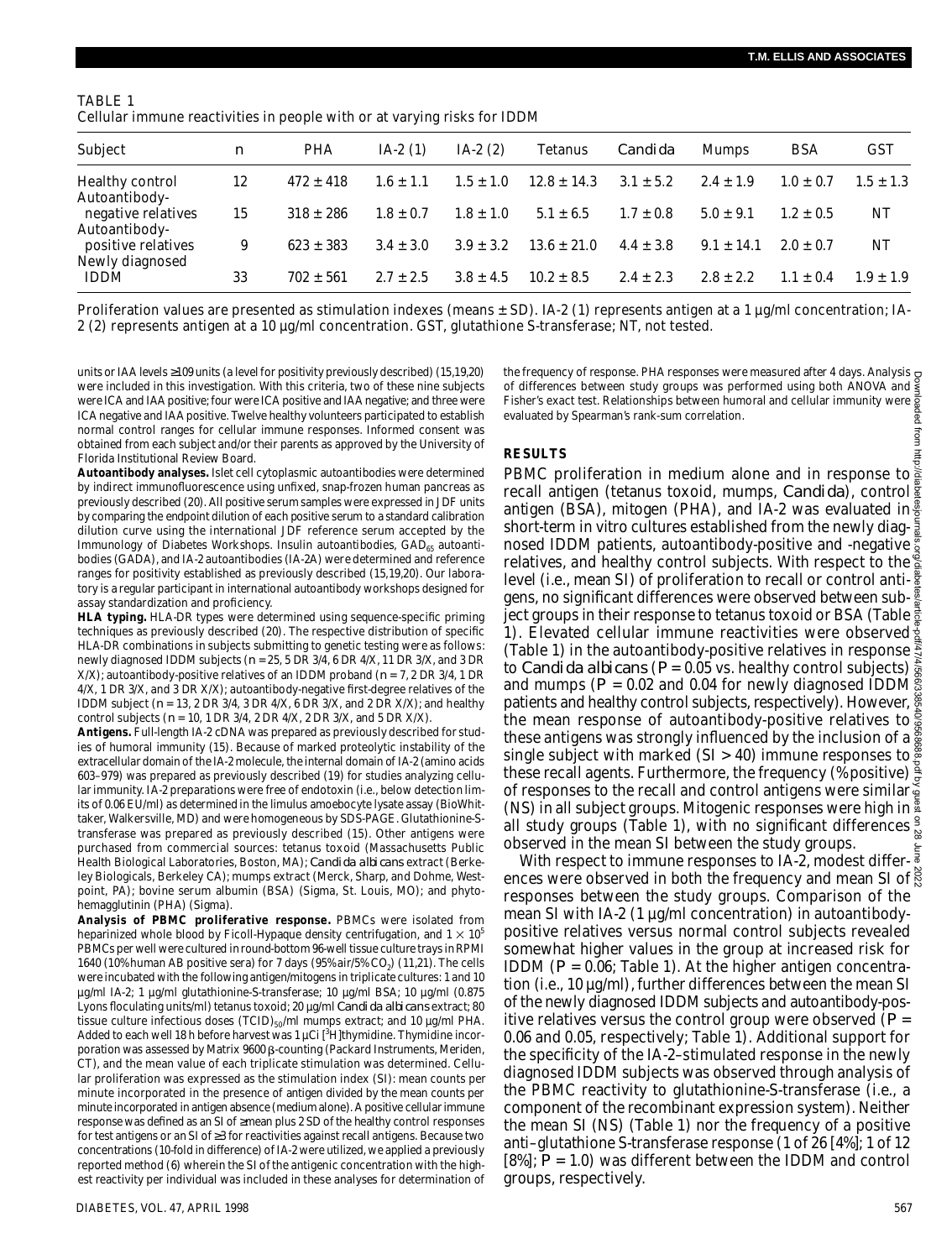

**FIG. 1. Proliferation of PBMCs in response to recombinant human IA-**2. Aliquots of PBMC  $(1 \times 10^6)$  were cultures of medium containing  $(A)$ **1 µg/ml or (***B***) 10 µg/ml recombinant IA-2. Dashed lines represent thresholds for positive reactivity. Solid bars indicate the group means.**

Using the formula (see METHODS) wherein the concentration of IA-2 providing the maximal SI was used to define the response in an individual, PBMCs from 14 of 33 (42%) newly diagnosed IDDM patients were IA-2 reactive compared with only 1 of 15 (7%) autoantibody-negative relatives and 1 of 12 (8%) healthy control subjects ( $\overline{P}$  = 0.02 and 0.07, respectively). A similar increase in frequency of cellular immune reactivity against IA-2 was observed (Fig. 1) through comparison of autoantibody-positive relatives (6 of 9 [66%]) with autoantibody-negative relatives (*P* = 0.01) and healthy control subjects  $(P = 0.004)$ .

Previous reports indicate that IA-2 reactive autoantibodies are present in 50–60% of recent-onset IDDM patients (15–19). Consistent with those reports, sera from 11 of 19 (58%) newly diagnosed IDDM patients whose samples were available for such study were IA-2 positive. Other IDDM-associated autoantibodies were present in this group at the following frequencies: ICA 68% (17/25); IAA 30% (7/23); and GADA 64% (16/25). These frequencies are indicative of our previous experiences with these markers of IDDM. Statistical analysis revealed no association between humoral and cellular immune reactivities to IA-2 ( $r<sub>s</sub>$  = 0.17,  $P$  = 0.39, Fig. 2). However, it is interesting to note that the four individuals with the highest levels of antibody reactivity against IA-2 lacked an identifiable PBMC response to this antigen. Conversely, the



**FIG. 2. Relationship between IA-2 autoantibodies and IA-2 reactive PBMCs in patients with newly diagnosed IDDM. Dashed lines represent thresholds for positive reactivity.**

three individuals having the highest levels of cellular immune reactivity to IA-2 lacked measurable IA-2 autoantibodies.

### **DISCUSSION**

Our studies demonstrate that a significant yet modestly greater proportion of IDDM patients or those at increased risk for the disease display a PBMC response to IA-2 compared with individuals at low risk for IDDM. Rather than an issue of the presence or absence of IA-2 reactive cells, we view these results as supporting the concept of increased precursor frequency in the peripheral blood of those prone to or with IDDM. Our work confirms and expands on the previous reports by Durinovic-Bello and co-workers (6,22) who demonstrated specific immunity to ICA512, also a fragment of IA-2, in people with IDDM. Those reports and our studies reported herein indicate similarities in terms of the frequency of an autoantigenic response, but those authors did not investigate cellular immune responses in autoantibodynegative relatives—an important population when examining factors related to genetic susceptibility and determining the ability to accurately identify individuals at increased risk for the disease.

Whereas the purity of the recombinant IA-2 proteins used in this study was extremely high, we cannot exclude the possibility that some of the PBMC proliferative responses observed resulted from trace bacterial contaminants in the cultures. However, proliferative responses to bacterial contaminants cannot explain why PBMC responses were observed preferentially in IDDM patients and autoantibodypositive relatives than in autoantibody-negative relatives or healthy control subjects.

The measurement of cellular immune responses against antigens is subject to multiple methods and restrictions in experimental design: monitoring cellular proliferation in short-term cell lines stimulated in vitro with antigen and interleukin-2; analyzing the precursor frequency of reactive cells; determining the specific cytokine(s) produced in response to antigen challenge; fine matching of subject groups for HLA; and using specific peptides for binding and/or stimulation. While not utilizing these methods, we did investigate rela-